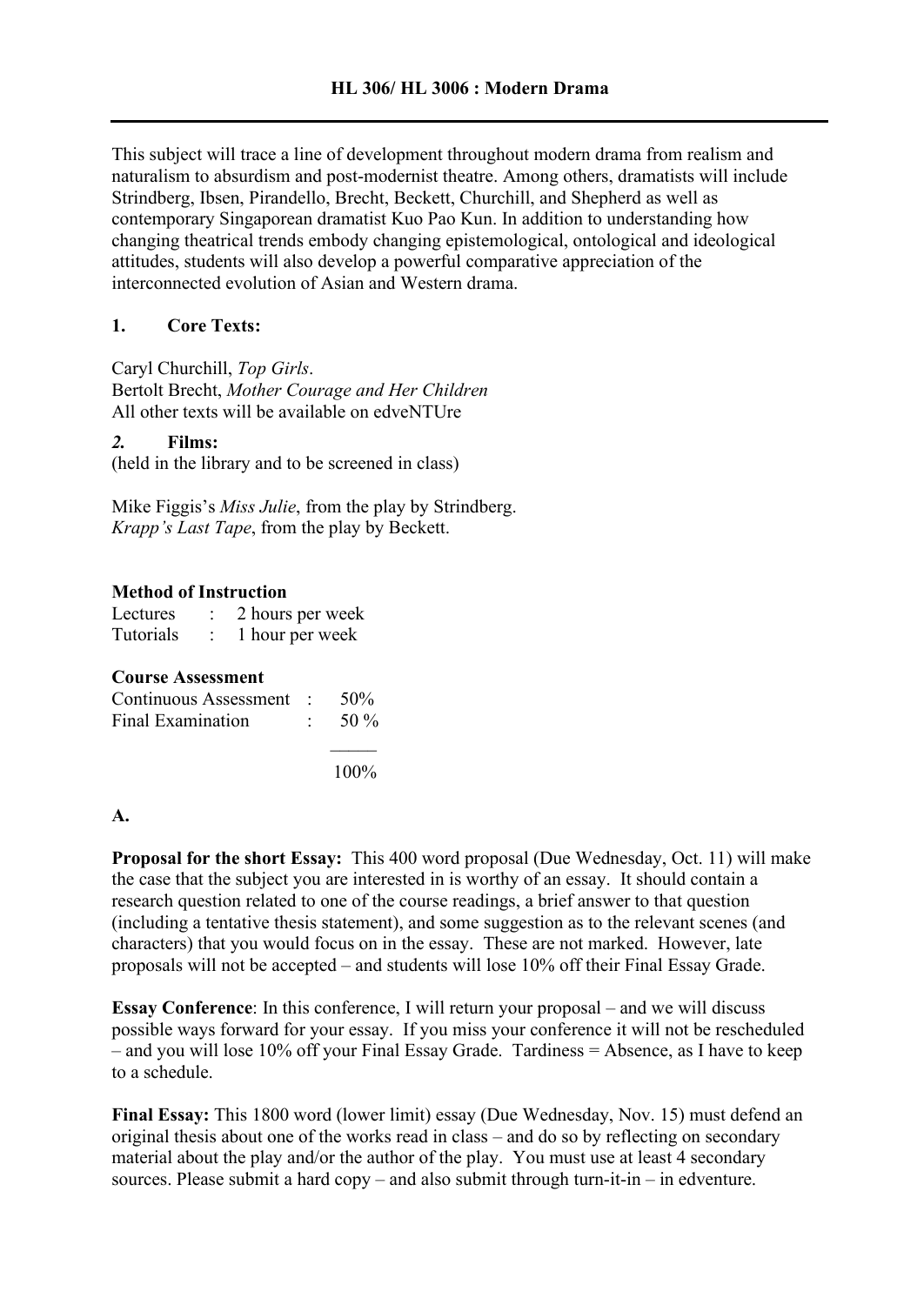**B. The Final Examination** will consist of two essays worth equal points.

**\*\*Warning\*\* Plagiarism will not be tolerated and will result in automatic failure of the course.**

| Lecturer         | <b>Office Room No.</b> | DID | <b>E-mail Address</b>       |
|------------------|------------------------|-----|-----------------------------|
| Daniel Jernigan* | HSS-68                 |     | $d$ jernigan $@$ ntu.edu.sg |

\* Course Co-ordinator

# **Proposed Lecture Schedule**

| Week No. | <b>Topics</b>                                          | <b>Readings</b>                                                                                |
|----------|--------------------------------------------------------|------------------------------------------------------------------------------------------------|
| Week 1   | <b>Course Introduction</b>                             | David Ives, Variations on<br>the Death of Trotsky                                              |
| Week 2   | <b>Introduction to the Variety of Dramatic</b><br>Form | August Strindberg, Miss<br>Julie                                                               |
|          | <b>Early Modern Drama</b>                              |                                                                                                |
| Week 3   | Realism, Naturalism, and Objectivity                   | Henrick Ibsen, Hedda<br>Gabler                                                                 |
| Week 4   | <b>American Realism</b>                                | Eugene O'Neil, The Great<br>God Brown --<br>http://gutenberg.net.au/ebo<br>oks04/0400091h.html |
| Week 5   | Anti-realism                                           | Luigi Pirandello, Six<br>Characters in Search of an<br>Author                                  |
| Week 6   | <b>Absurdist Drama</b>                                 | Samuel Beckett, Krapp's<br>Last Tape                                                           |
| Week 7   | <b>Research Interviews - No Seminar</b>                |                                                                                                |
| Week 8   | <b>Recess</b>                                          |                                                                                                |
| Week 9   | <b>The Epic Theatre</b>                                | Bertolt Brecht, Mother<br>Courage and Her<br>Children                                          |
| Week 10  | <b>Brecht's Continuing Influence</b>                   | Caryl Churchill, Top<br>Girls                                                                  |
| Week 11  | <b>Postmodern Theatre?</b>                             | Edward Albee, "The<br>Sandbox"                                                                 |
| Week 12  | <b>Black Comedy and the Avant-Garde</b>                | Sam Shepard, True West.                                                                        |
| Week 13  | The Rise of the One-Act                                | Wendy Wasserstein,<br>Tender Offer [one act],                                                  |